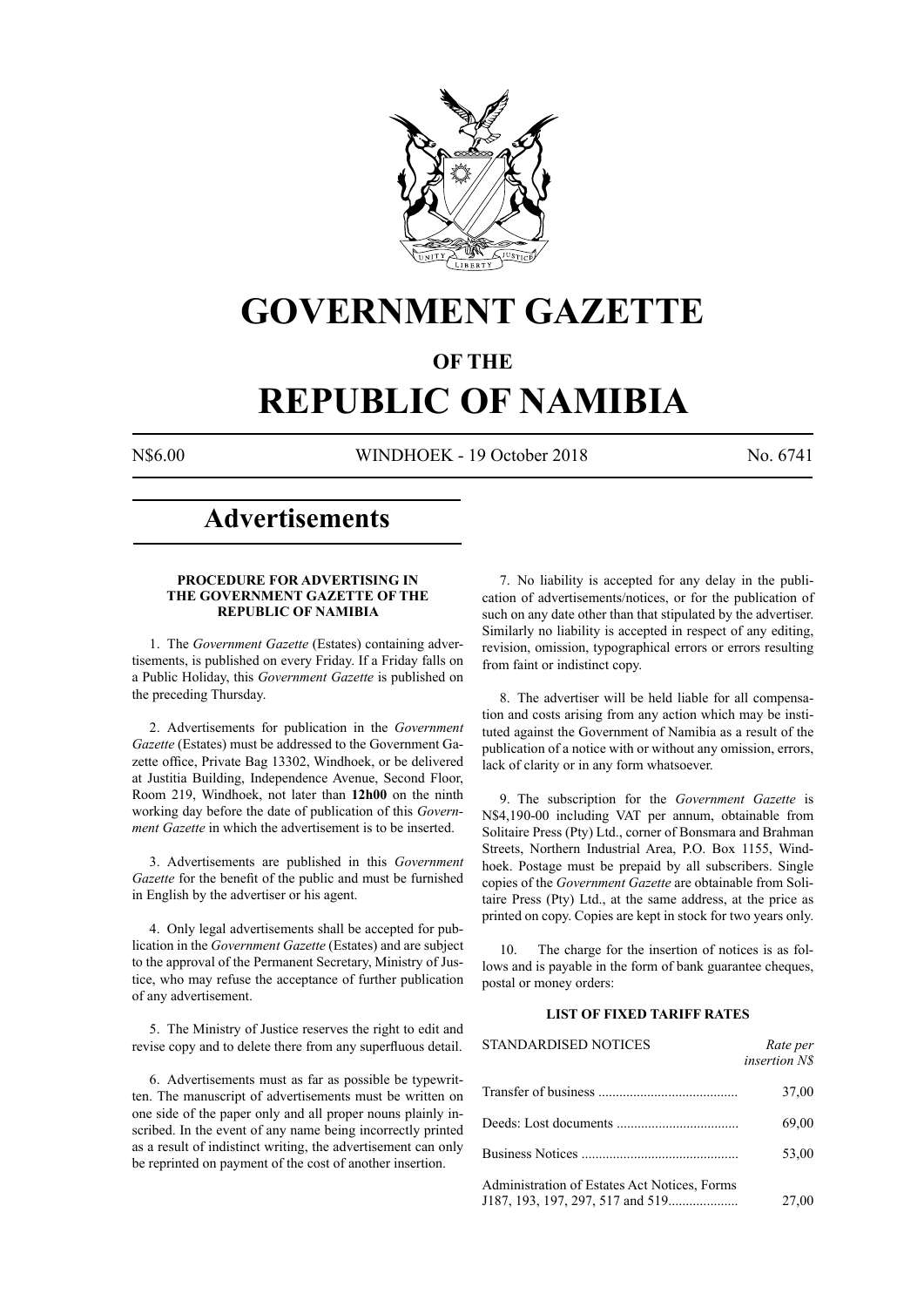| Insolvency Act and Companies Act Notices:                                                                                                                                                               | 48,00  |
|---------------------------------------------------------------------------------------------------------------------------------------------------------------------------------------------------------|--------|
| N.B. Forms 2 and 6 additional statements according<br>to word count table, added to the basic tariff.                                                                                                   | 333,00 |
| Naturalisation notices (including a reprint for the                                                                                                                                                     | 27,00  |
| Unclaimed moneys - only in the Government<br>Gazette, closing date 15 January (per entry of                                                                                                             | 13,00  |
|                                                                                                                                                                                                         | 53,00  |
|                                                                                                                                                                                                         | 27,00  |
| <b>NON-STANDARDISED NOTICES</b>                                                                                                                                                                         |        |
| Company notices:                                                                                                                                                                                        |        |
| Short notices: Meetings, resolutions, offers of<br>compromise, conversions of companies, voluntary<br>windings-up, etc.: closing of members' registers<br>for transfer and/or declarations of dividends | 120,00 |
| Declaration of dividends with profit statements,                                                                                                                                                        | 267,00 |
| Long notices: Transfers, changes in respect of<br>shares or capital, redemptions, resolutions,                                                                                                          | 373,00 |
|                                                                                                                                                                                                         | 120,50 |

#### **FORM J 187**

#### **LIQUIDATION AND DISTRIBUTION ACCOUNTS IN DECEASED ESTATES LYING FOR INSPECTION**

In terms of section 35(5) of Act 66 of 1965, notice is hereby given that copies of the liquidation and distribution accounts (first and final, unless otherwise stated) in the estates specified below will be open for the inspection of all persons interested therein for a period of 21 days (or shorter or longer if specially stated) from the date specified or from the date of publication hereof, whichever may be the later, and at the offices of the Master and Magistrate as stated.

Should no objection thereto be lodged with the Master concerned during the specified period, the executor will proceed to make payments in accordance with the accounts.

1108/2016 GEORGE Susanna Rosina, 690401- 00918, 205 Ooievaar Street, Windhoek. Abraham John George, 60123100372. Windhoek. Standard Executors & Trustees, P.O. Box 2164, Windhoek, Namibia.

2039/2017 MUMBA Linea Ndeshihafela, 601230- 01013, Erf 7535, Dank Street, Katutura, Windhoek. Alexander Fury Mumba, 57082110030. Windhoek. Standard Executors & Trustees, P.O. Box 2164, Windhoek, Namibia.

967/2017 OPPERMAN Louis Willie, 510530- 00170, Farm Somali. Windhoek. Standard Executors & Trustees, P.O. Box 2164, Windhoek, Namibia.

472/2018 PIETERSE Jacobus Gideon, 570728- 00441, 33 Alwyn Street, Windhoek. Windhoek. Standard Executors & Trustees, P.O. Box 2164, Windhoek, Namibia.

| Liquidators' and other appointees' notices                    | 80,00  |
|---------------------------------------------------------------|--------|
| Gambling house licences/Liquor licences                       | 120,00 |
| SALES IN EXECUTION AND OTHER PUBLIC SALES:                    |        |
|                                                               | 207,00 |
| Public auctions, sales, tenders and welfare<br>organisations: | 69,00  |
|                                                               | 171,00 |
|                                                               | 253,00 |
| ORDERS OF THE COURT                                           |        |

| Provisional and final liquidations or                  |        |
|--------------------------------------------------------|--------|
|                                                        | 157,00 |
| Reduction of change in capital mergers, offers         |        |
|                                                        | 373,00 |
| Judicial managements, <i>curator bonis</i> and similar |        |
|                                                        | 373,00 |
|                                                        | 48,00  |
| Supersession and discharge of petitions (J.158)        | 40,00  |

11. The charge for the insertion of advertisements other than the notices mentioned in paragraph 10 is at the rate of N\$13,00 per cm double column. (Fractions of a cm must be calculated as a cm).

12. No advertisements shall be inserted unless the charge is prepaid. Cheques, drafts, postal or money orders must be made payable to the Ministry of Justice, Private Bag 13302, Windhoek.

807/2018 BEUTHIN Mara, 31092000062, Windhoek. Windhoek. Bank Windhoek Limited, Trust Department, P.O. Box 15, Windhoek.

100/2018 BONTHUYS Barend Willem, 230317- 5020086, Windhoek. Gerrida Margaretha Bonthuys, 3510030- 080084. Windhoek. Windhoek. Bank Windhoek Limited, Trust Department, P.O. Box 15, Windhoek.

247/2018 TJAVEONDJA Christof, 48032000429, Swakopmund. Swakopmund. Windhoek. Bank Windhoek Limited, Trust Department, P.O. Box 15, Windhoek.

479/2018 WALTHER Joachim Ernst Johannes, 36070800257, Walvis Bay. Walvis Bay. Windhoek. Bank Windhoek Limited, Trust Department, P.O. Box 15, Windhoek.

751/2018 HEYDENRYCH Johann, 49090100458, Omaheke. Gobabis. Windhoek. Bank Windhoek Limited, Trust Department, P.O. Box 15, Windhoek.

248/2018 KARSTEN Shirley Isobel, 40072000430, Walvis Bay. Walvis Bay. Windhoek. Bank Windhoek Limited, Trust Department, P.O. Box 15, Windhoek.

1480/2017 PRINSLOO Jacobus Albertus, 570314- 00708, Windhoek. Irine Magrietha Elizabeth Prinsloo, 57041200477. Windhoek. Windhoek. Bank Windhoek Limited, Trust Department, P.O. Box 15, Windhoek.

1167/2017 STRONG Heiletjie Johanna, 390302- 00057, Windhoek. Windhoek. Windhoek. Bank Windhoek Limited, Trust Department, P.O. Box 15, Windhoek.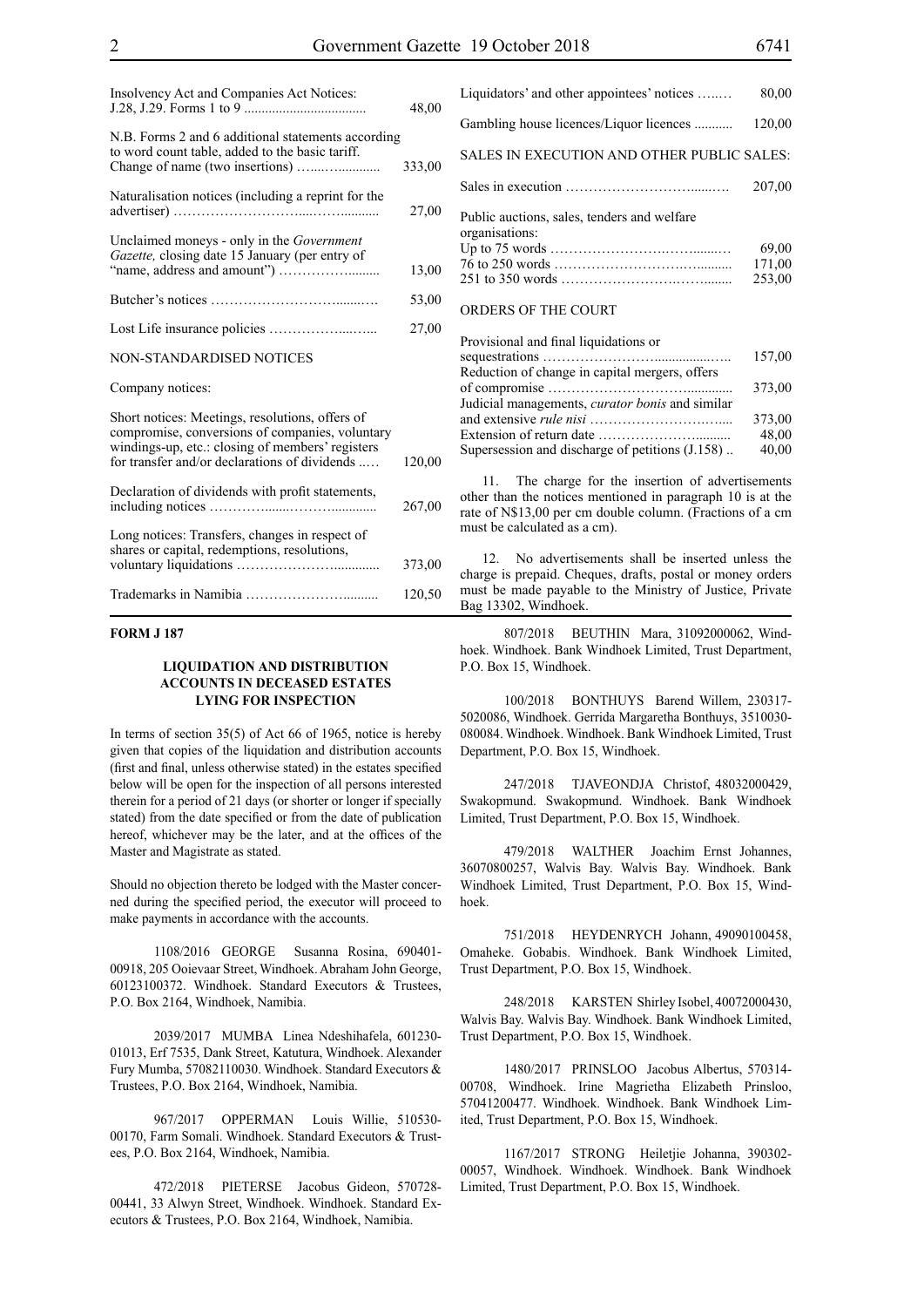1278/2017 MENGE Ludolf Karl Hermann, 24070300236, Swakopmund. Windhoek. Swakopmund. Bank Windhoek Limited, Trust Department, P.O. Box 15, Windhoek.

864/2018 GEYSER Debra Mary, 61091510059, Windhoek. Windhoek. F.M. Oehl Trust cc, Unit 7, 32 Schanzen Road, P.O. Box 90290, Klein Windhoek, Windhoek, Namibia.

1092/2018 DE WET Wilna Elise, 37020700136, Windhoek. Windhoek. F.M. Oehl Trust cc, Unit 7, 32 Schanzen Road, P.O. Box 90290, Klein Windhoek, Windhoek, Namibia.

1001/2018 CHAUVET Richard George, 52090- 400439, Windhoek. Agnes Joan Chauvet, 5309300100166. Windhoek. Windhoek. FNB Fiduciary Namibia (Pty) Ltd, P.O. Box 448, Windhoek, Namibia.

882/2018 HEGER Frank Joachim, Windhoek, Farm Otjiruse No. 8, Okahandja. Okahandja. Windhoek. Capricorn Asset Management (Pty) Ltd, P.O. Box 284, Windhoek.

2066/2014 IITA David Kanti, 46122800198, Erf No. 287, Goreangab, Katutura, Windhoek. Windhoek. Windhoek. Dr. Weder, Kauta & Hoveka Inc., 3rd Floor, WKH House, Jan Jonker Road, Ausspannplatz, P.O. Box 864, Windhoek, Namibia.

1240/2017 MAASDORP Hendrika, 2711010200- 107, Rehoboth. Rehoboth. Windhoek. Mr. S. Mouton Estate Practitioner, P.O. Box 3628, Rehoboth.

398/2018 HUSSELMANN Patrick Josef, 621125- 00287, Rehoboth. Maria Christina Husselmann, 66051800123. Rehoboth. Windhoek. Mr. S. Mouton Estate Practitioner, P.O. Box 3628, Rehoboth.

232/2016 MITTENDORF Moira Min, 410415- 00491, Johaniter, Omaruru, Republic of Namibia. Omaruru. Windhoek. Van Rensburg Associates, Am Strand Building, Tobias Hainyeko Street, P.O. Box 61, Swakopmund.

1005/2017 MARX Floris Noach, 53071500424, Windhoek. Windhoek. Claassen & Visser Estate Practitioners cc, P.O. Box 24621, Windhoek, Namibia.

769/2018 WESSELS Ilse Marie, 75091400141, D1 Namib Park Estate, Hella Kuppe Street, Olympia, Windhoek. Pointbreak Trust and Estates (Pty) Ltd, P.O. Box 156, Windhoek.

814/2008 ILONGA Letho Eliaser, 6006111100358, Erf 1833, Wanaheda, Windhoek. Getrud Kaulinawa Iilonga, 65100200502. Windhoek. Windhoek. Malherbe Associates Inc, P.O. Box 985, Walvis Bay.

1745/2011 DAVID Secilia, 33101800137, Erf 1684, Okuryanga, Extension No. 3. Windhoek. Koep & Partners, 33 Schanzen Road, P.O. Box 3516, Windhoek.

1910/2017 NEETHLING Zacharias Andreas, 5610- 205094080, Pietermaritzburg, South Africa. Windhoek. Charmaine Schultz Legal Practitioners., P.O. Box 23823, Windhoek.

84/2018 MURETI Edla, 55080801646, Omaruru, Namibia. Omaruru, Windhoek. Charmaine Schultz Legal Practitioners., P.O. Box 23823, Windhoek.

198/2018 JANSEN VAN RENSBURG Blignaut, 5808195014080, Pretoria, Republic of South Africa. Windhoek. Charmaine Schultz Legal Practitioners, P.O. Box 23823, Windhoek.

1829/2017 KAKONDA Helena Prince Saarah, 72112300725, Erf No. 5330, Wipstert Street, Khomasdal. Benhard Silas Kakonda, 64051600688. Windhoek. Windhoek. Dr. Weder, Kauta & Hoveka Inc., 3rd Floor, WKH House, Jan Jonker Road, Ausspannplatz, P.O. Box 864, Windhoek, Namibia.

 $\frac{1}{2}$ 

#### **FORM J 193**

#### **NOTICE TO CREDITORS IN DECEASED ESTATES**

All persons having claims against the estates mentioned below are hereby called upon to lodge their claims with the executors concerned, within 30 days (or otherwise as indicated) calculated from the date of publication hereof. The information is given in the following order: Estate number, surname and Christian names, date of birth, identity number, last address, date of death; surviving spouse's names, surname, date of birth and identity number; name and address of executor or authorised agent, period allowed for lodgement of claims if other than 30 days.

1119/2018 MARITZ Nicolaas Stephanus, Windhoek, 19 April 1952, 52041900199, Walvis Bay, 9 June 2018. Bank Windhoek Ltd, P.O. Box 15, Windhoek.

1511/2018 XOAGUS Maria, Windhoek, 28 July 1939, 39072800087, Windhoek, 10 June 2018. Bank Windhoek Ltd, P.O. Box 15, Windhoek.

1494/2018 GROBLER Johannes Brink, Windhoek, 7 June 1951, 51060710037, Tsumeb, 21 July 2018. Bank Windhoek Ltd, P.O. Box 15, Windhoek.

1495/2018 STRAUSS Dirk Adrian, Windhoek, 28 August 1974, 74082810404, Keetmanshoop, 5 July 2018. Bank Windhoek Ltd, P.O. Box 15, Windhoek.

1493/2018 KNOUWDS Hendrika Johanna Cornelia, 30 November 1928, 28113000038, Saldanha, South Africa, 2 July 2018. Bank Windhoek Ltd, P.O. Box 15, Windhoek.

1512/2018 STOFFELS Erica Dorothea, Windhoek, 13 August 1970, 70081300417, Rehoboth, 20 October 2017. Quitin Mario Stoffels, 3 July 1972, 72070300196. F.M. Oehl Trust cc, P.O. Box 90290, Windhoek.

1236/2017 NANDU Nyambe Alfred, Windhoek, 19 November 1970, 70111900077, Windhoek, 18 July 2017. F.M. Oehl Trust cc, Unit 7, 32 Schanzen Road, P.O. Box 90290, Klein Windhoek, Windhoek, Namibia.

1171/2018 THOBIAS Eva, Windhoek, 12 December 1950, 5012120800811, Windhoek, 19 March 2012. F.M. Oehl Trust cc, Unit 7, 32 Schanzen Road, P.O. Box 90290, Klein Windhoek, Windhoek, Namibia.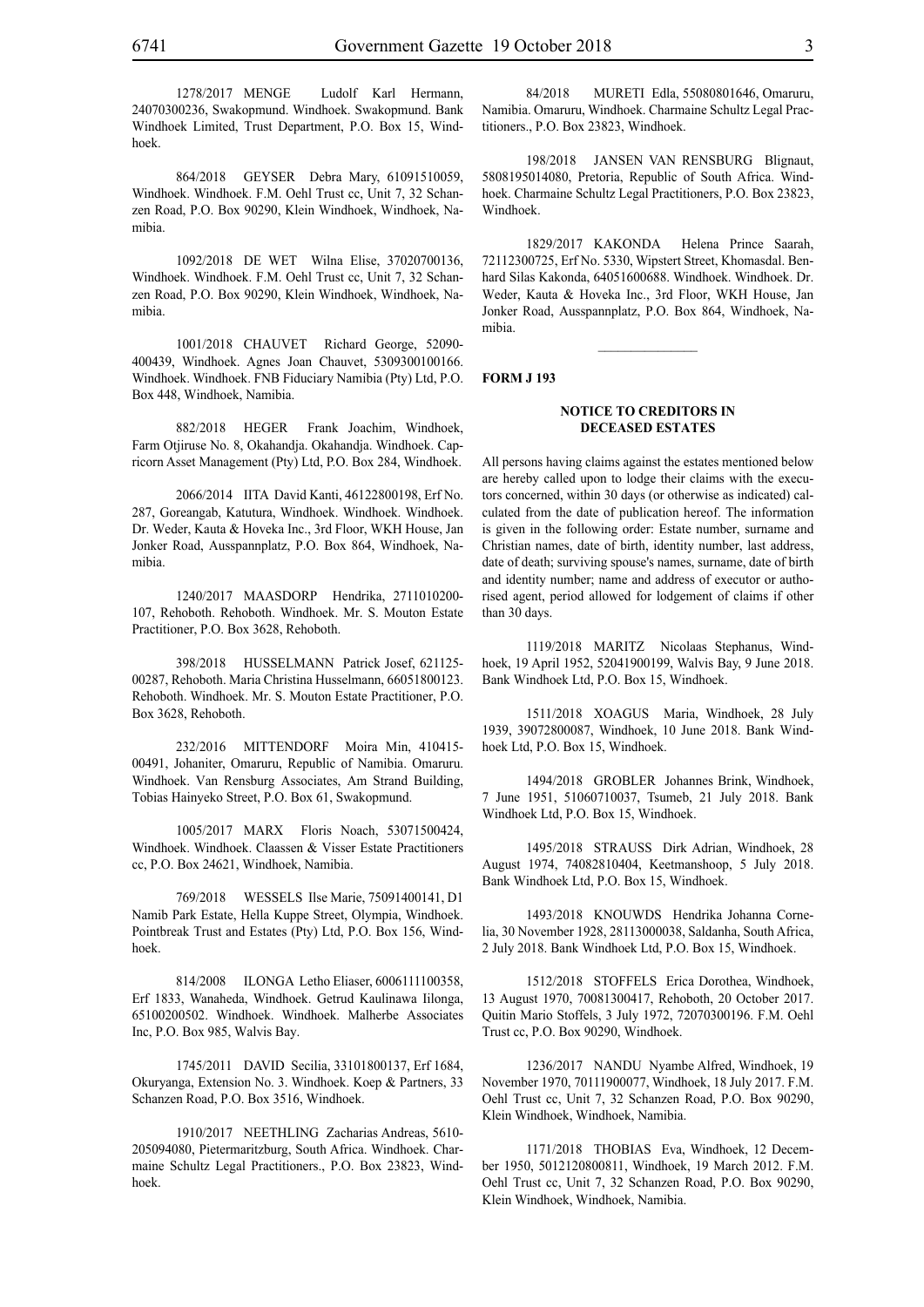157/1988 THOBIAS Clemence, Windhoek, 27 March 1948, 4803270800104, Windhoek, 9 January 1988. F.M. Oehl Trust cc, Unit 7, 32 Schanzen Road, P.O. Box 90290, Klein Windhoek, Windhoek, Namibia.

1543/2018 VISSER Dirk Jacobus, 19 October 1961, 61101900105, Swakopmund, 1 September 2018. Claassen & Visser Estate Practitioners cc, P.O. Box 24621, Windhoek, Namibia.

885/2018 ZAAHL Katrina Maria, Windhoek, 17 January 1941, 41011700301, Rehoboth, 20 January 2018. Jacobus Petrus Zaahl. Mr. S. Mouton Estate Practitioner, P.O. Box 3628, Rehoboth.

1462/2018 KISTING Stephen Winson Patrick, Windhoek, 11 February 1973, 73021100317, Rehoboth, 29 June 2018. Aletta Kisting. Mr. S. Mouton Estate Practitioner, P.O. Box 3628, Rehoboth.

1028/2017 GILLE Petrus, Windhoek, 18 March 1940, 40031800041, Rehoboth, 20 April 2017. Nellie Gille. Mr. S. Mouton Estate Practitioner, P.O. Box 3628, Rehoboth.

1499/2018 SCHURZ Helga Elfriede Helene, Windhoek, 14 March 1934, 34031400101, Susanne Grauheim, No. 29 Bismarck Street, Windhoek, 2 September 2018. Pointbreak Trust and Estates (Pty) Ltd, P.O. Box 156, Windhoek.

1452/2018 HOEBES Sara, 36020100014, Khomas Region, 13 April 2003. Windhoek. Windhoek. Kamuhanga Hoveka Samuel Inc., Unit 2, 20 Feld Street, P.O. Box 87350, Eros Park, Windhoek.

1242/2018 HARMSE Abram Burger Jacobus, Windhoek, 16 June 1931, 31061600122, 82 Fischreiher Street, Swakopmund, Namibia, 27 June 2018. Susanna Christina Harmse, 30 June 1935, 35063000029. Financial Consulting Services cc, P.O. Box 9779, Windhoek.

1684/2014 JOHANNES Andreas, Windhoek, 13 March 1958, 5803131100261, Erf 4882, Ongwediva, 11 May 2001. Junias Cecilia. Jacobus Johann Visser, P.O. Box 340, Windhoek.

1210/2018 NEETHLING Maria Magdalena, 1 April 1932, 3204010023088, Meyerton, Republic of South Africa, 12 November 2015. Charmaine Schultz Legal Practitioners, P.O. Box 23823, Windhoek.

697/2014 SAUERMANN Anna Maria, Windhoek, 30 December 1932, 32123000132, Khomas, Namibia, 20 January 2011. Charmaine Schultz Legal Practitioners, P.O. Box 23823, Windhoek.

1221/2018 KAMATUKA Joel, Windhoek, 22 August 1938, 38092200211, Khomas, Namibia, 19 December 2016. Charmaine Schultz Legal Practitioners, P.O. Box 23823, Windhoek.

1439/2018 TJAMBURO Thabia Kumaatui, 45042- 800174, Khomas, 4 December 2014. Windhoek. Windhoek. Shilunga Estates Consultants, Office No. 9, 2nd Floor, Atlas House, 177 Sam Nujoma Drive, Windhoek.

1394/2017 TOMAS Silanus, 35080800275, Khomas, 15 October 2016. Windhoek. Windhoek. Shilunga Estates Consultants, Office No. 9, 2nd Floor, Atlas House, 177 Sam Nujoma Drive, Windhoek.

1532/2018 ANDERSON Norman Friend, Windhoek, 4 February 1954, 54020400644, Windhoek, 28 August 2018. Bruni & McLaren, P.O. Box 11267, Klein Windhoek.

 $\frac{1}{2}$ 

#### **FORM 2**

#### **MEETING OF CREDITORS IN SEQUESTRATED ESTATES OR COMPANIES BEING WOUND UP**

Pursuant to sections *forty-one* and *forty-two* of the Insolvency Act, 1936, notice is hereby given that a meeting of creditors will be held in the sequestrated estates or companies being wound up mentioned below, on the dates, at the times and places and for the purpose thereof.

Meetings in a town in which there is a Magistrate's office, will be held before the Master, elsewhere they will be held before the Magistrate.

The particulars given in the following order: The number of estate/company; the name and description of the estate/company; the date, hour and place of meeting and the purpose of the meeting.

W19/12 **Irmgard No. 93 cc** (In Liquidation). 31 October 2018, at 10h00 at the Office of the Master of the High Court, Windhoek. Proof of claims. Executrust (Pty) Ltd, Alwyn van Straten, 14 Perkin Street, P.O. Box 32098, Windhoek.

W06/17 **Rene Charles Mertens**(In Sequestration). 31 October 2018, at 10h00 at the Office of the Master of the High Court, Windhoek. Proof of claims. Alwyn van Straten, Trustee, Executrust (Pty) Ltd, 14 Perkin Street, P.O. Box 32098, Windhoek.

 $\frac{1}{2}$ 

#### **FORM 4**

#### **LIQUIDATION ACCOUNTS AND PLANS OF DISTRIBUTION OR CONTRIBUTION IN SEQUESTRATED ESTATES OR COMPANIES BEING WOUND UP**

Pursuant to section 77 of the Co-operatives Act, 1996 (as amended) notice is hereby given that the liquidation accounts and plans of distribution or contribution in the estates or companies/cooperatives mentioned below, will lie for inspection of creditors at the offices of the Registrar of Co-operatives, Luther Street, Windhoek and Investment Trust Company (Pty) Ltd .The particulars given are the following order: Name and description of estate/cooperative, description of account, place of account lying for inspection.

W20/17 **Desert Renovations (Proprietary) Limited** (In Liquidation). First Liquidation and Distribution Account. Office of the Master of the High Court, Windhoek and Magistrate Walvis Bay for a period of 14 days as from 19 October 2018. D.J. Bruni, & I.R. McLaren, Joint Liquidators, Bruni & McLaren, P.O. Box 11267, Klein Windhoek.

 $\frac{1}{2}$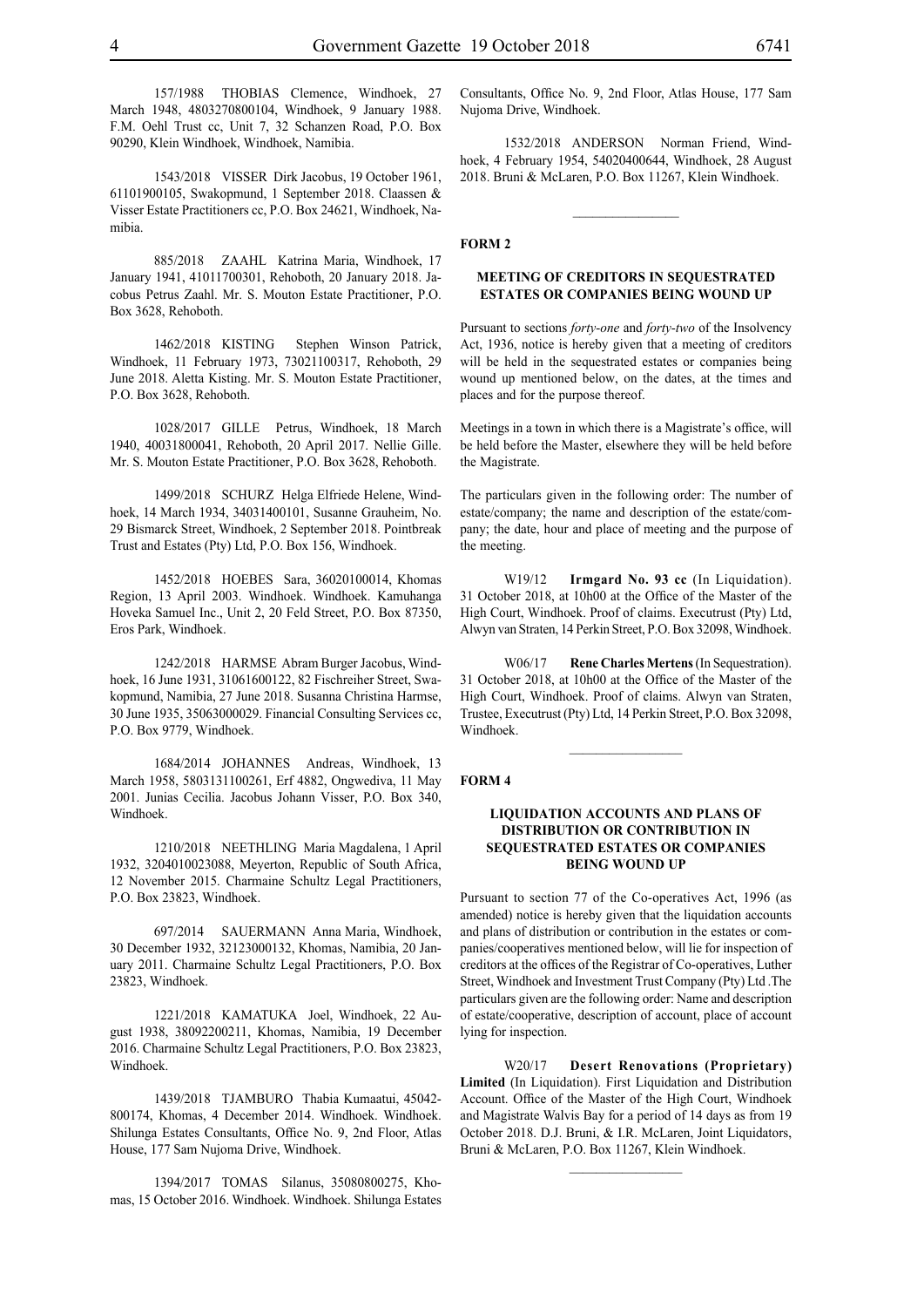#### **CASE NO. HC-MD-CIV-ACT-CON-2017/03755 IN THE HIGH COURT OF NAMIBIA MAIN LOCAL DIVISION, WINDHOEK**

In the matter between:

**IREIMO GEWERS** 

#### **FIRST NATIONAL BANK OF NAMIBIA LIMITED** Plaintiff

and

**JAN GEWERS** First Defendant<br> **IREIMO GEWERS** Second Defendant

#### **NOTICE OF SALE IN EXECUTION**

In EXECUTION of a Judgment of the High Court of Namibia, given on **8 June 2018**, a Judicial Sale by PUBLIC AUCTION will be held of and at the undermentioned immovable property on **2 November 2018** at **10h00** at SECTION NO. 40, EYUVA VILLAGE, KU1SEBMOND, WALVIS BAY of a unit consisting of:

- (a) Section No. 40 as shown and more fully described on Sectional Plan No. SS32/2008 in the development scheme knows as EYUVA VILLAGE, in respect of the land and building or buildings, situate at Erf No. 2194 KUISEB-MOND, in the Municipality of WALVIS BAY, Registration Division "F", ERONGO Region, of which the floor area, according to the said Sectional Plan is 63 (SIXTY THREE) square metres in extent; and
- (b) An undivided share in the common property in the development scheme, apportioned to the section in accordance with the participation quota as endorsed on that Sectional Plan.

HELD under Deed of Transfer No. ST 2000/2016

Subject to the conditions therein contained.

The following improvements are on the property (although nothing in this respect is guaranteed):

1 x Entrance Hall, 1 x Kitchen, 3 x Bedrooms, 1 x Shower, 3 x Water Closet

The property will be sold by the Deputy Sheriff to the highest bidder subject to the conditions of sale.

The conditions of sale to be read out by the Deputy Sheriff, Walvis Bay, at the time of the sale and which conditions may be inspected prior to the sale at the offices of the Deputy Sheriff Walvis Bay, and at the offices of ENSafrica Namibia (incorporated as Lorentz Angula Inc.), Ground Floor, Unit 4, Ausspann Plaza, Dr. Agostinho Neto Road, Windhoek.

Dated at WINDHOEK on this 19th of SEPTEMBER 2018.

Legal Practitioner for Plaintiff ENSafrica Namibia (incorporated as LorentzAngula Inc.) Ground Floor, Unit 4, Ausspann Plaza Dr. Agostinho Neto Street **WINDHOFK** 

#### **CASE NO: HC-MD-CIV-ACT-CON-2017/00077 IN THE HIGH COURT OF NAMIBIA**

In the matter between:

**STANDARD BANK NAMIBIA LIMITED** Plaintiff

and

#### **BATSIRAI NYIRENDA** Defendant

#### **NOTICE OF SALE IN EXECUTION OF IMMOVABLE PROPERTY**

Pursuant to Judgment of the above Honourable Court granted on **16 FEBRUARY 2017**, the following immovable property will be sold without reserve and voetstoots by the Deputy Sheriff of the District of **WINDHOEK** on **6 November 2018** at **10h00** in front of the MAGISTRATE'S COURT, MUNGUN-DA STREET, KATUTURA, WINDHOEK, REPUBLIC OF NAMIBIA.

| <b>CERTAIN:</b>   | Section No. 1, Scheppmann Hof, Exten-<br>sion No. 1, Pionierspark, Windhoek                                                    |
|-------------------|--------------------------------------------------------------------------------------------------------------------------------|
| SITUATE:          | In the Municipality of Windhoek<br>(Registration Division "K")<br>Khomas Region                                                |
| <b>MEASURING:</b> | 119 (one one nine) square metres                                                                                               |
| CONSISTING OF:    | 3 x Bedrooms (2 with En suite), 1 x<br>Kitchen, 1 x Bathroom with toilet, 1 x<br>Lounge, 1 x Dining room, 1 x Double<br>Garage |

The "Conditions of Sale-in-Execution" will lie for inspection at the office of the Deputy Sheriff at WINDHOEK and at the Head Office of Plaintiff at WINDHOEK and Plaintiff's Attorneys, Fisher, Quarmby & Pfeifer, at the under mentioned address.

Dated at WINDHOEK this 14th day of September 2018.

FISHER, QUARMBY & PFEIFER LEGAL PRACTITIONER FOR Plaintiff Cnr of Robert Mugabe Avenue & Thorer Street (entrance in Burg Street) PO BOX 37 WINDHOEK

#### **NOTICE OF LOST LAND TITLE NO. 817**

 $\frac{1}{2}$ 

Notice is hereby given that we, **V T VAN WYK ATTOR-NEYS,** intent to apply for a certified copy of:

| <b>CERTAIN:</b> | Farm Grootdriehoekvlakte No. 817                                       |
|-----------------|------------------------------------------------------------------------|
| MEASURING:      | 1730,9708 (one seven three nil comma<br>nine seven nil eight) hectares |
| SITUATE:        | In the Registration Division "M"<br>Hardap Region                      |
| HELD BY:        | Land Title No. 817                                                     |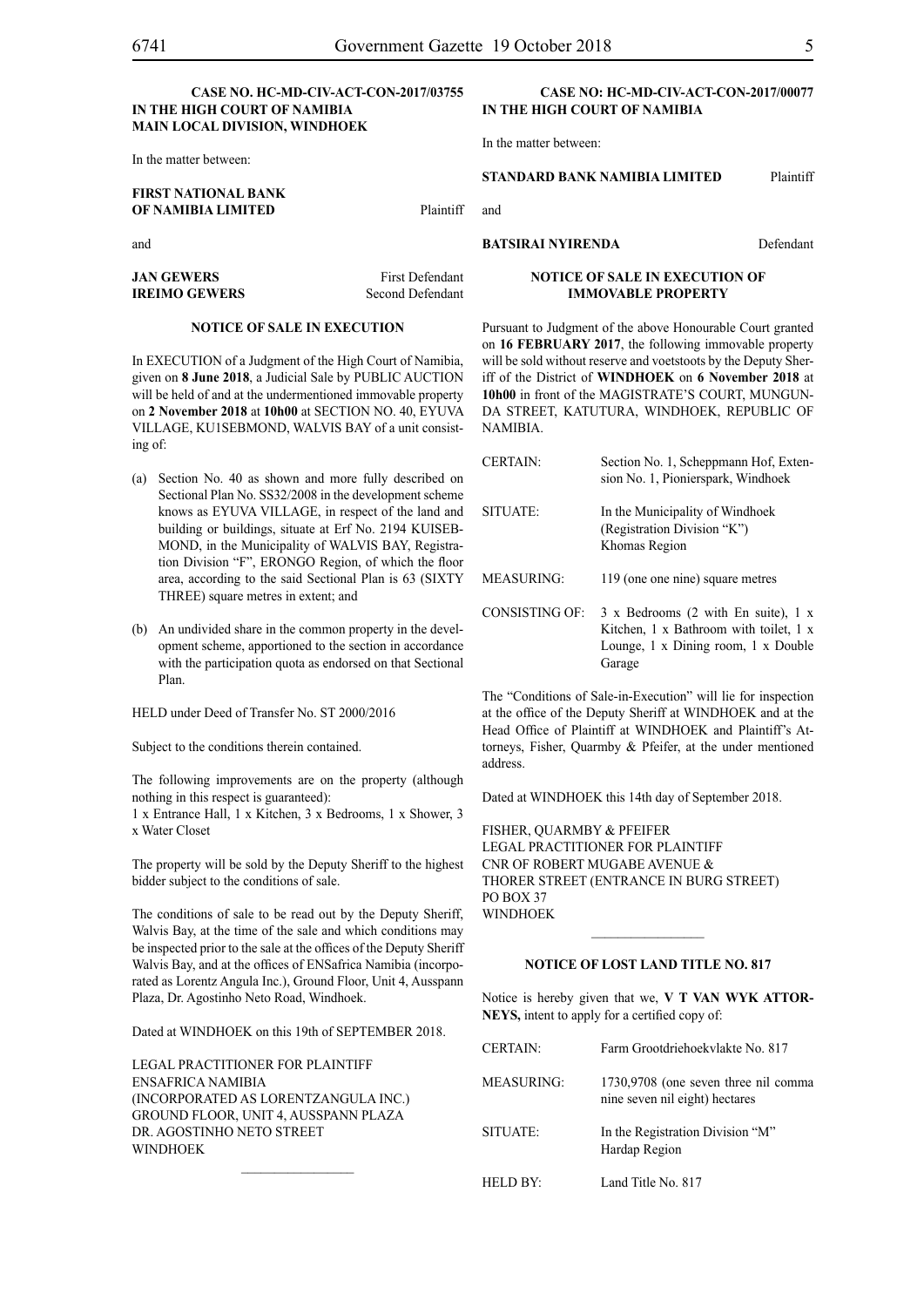The Property of: KASPER DAWID PLATT and RAINY

Standard Bank of Namibia as the "Bond Holder".

SERENY PLATT, hereby Authorized by

All persons who object to the issue of such copy are hereby required to lodge their objections with the registrar within three weeks from the publication of this notice.

DATED at REHOBOTH this 5 OCTOBER 2018.

V.T. van Wyk Attorneys P.O. Box 4953 **REHOBOTH** 

#### **THE ALIENS ACT, 1937 NOTICE OF INTENTION OF CHANGE OF SURNAME**

I, **nduulimevava milka josefa**, residing at Onamnama and a pupil intend applying to the Minister of Home Affairs for authority under section 9 of the Aliens Act, 1937, to assume the surname **HINAUNJE** for the reasons that **HINAUNJE** is the family name.

I previously bore the name **nduulimevava milka josefa.**

Any person who objects to the assumption of the said surname of **HINAUNJE** should as soon as may be lodge his or her objection, in writing, with a statement of his or her reasons therefor, with the Magistrate of Windhoek.

**n. m. josefa onamnama NAMIBIA**

#### **THE ALIENS ACT, 1937 NOTICE OF INTENTION OF CHANGE OF SURNAME**

I, **gabriel nghiFIkepunye lucas**, residing at Oshikango and a student intend applying to the Minister of Home Affairs for authority under section 9 of the Aliens Act, 1937, to assume the surname **fillemon** for the reasons that all my qualifications have **FILLEMON**.

I previously bore the name **gabriel nghiFIkepunye LUCAS.** 

Any person who objects to the assumption of the said surname of **fillemon** should as soon as may be lodge his or her objection, in writing, with a statement of his or her reasons therefor, with the Magistrate of Windhoek.

**g. N. lucas OSHIKANGO NAMIBIA**

#### **THE ALIENS ACT, 1937 NOTICE OF INTENTION OF CHANGE OF SURNAME**

I, **HENDRIK STEPHANUS FLEERMUYS**, residing at Windhoek and employed as a sound technician at DB Audio Namibia intend applying to the Minister of Home Affairs for authority under section 9 of the Aliens Act, 1937, to assume

the surname **VRIES** for the reasons that I want to change surnames from my mother to my grandfather (**VRIES**) to carry on the family surname.

I previously bore the name **HENDRIK STEPHANUS FLEERMUYS.**

Any person who objects to the assumption of the said surname of **VRIES** should as soon as may be lodge his or her objection, in writing, with a statement of his or her reasons therefor, with the Magistrate of Windhoek.

**H. S. FLEERMUYS windhoek NAMIBIA**

#### **THE ALIENS ACT, 1937 NOTICE OF INTENTION OF CHANGE OF SURNAME**

 $\frac{1}{2}$ 

I, **venelanba Joseph**, residing at Oshikondilongo Village, Oshana Region and self-employed intend applying to the Minister of Home Affairs for authority under section 9 of the Aliens Act, 1937, to assume the name and surname **VENERANDA NAMANDJE** for the reasons that I want Namibian ID. The surname which is on the South African ID is wrong. I also want to change my birth year and my name. The birth year on the South African ID is wrongly stated as 1962, it should be 1963 as on my birth certificate. My name on the South African ID is wrongly spelled as **VENERANBA**, it should be **VENERANDA** as on my birth certificate.

I previously bore the name **venelanba Joseph.**

Any person who objects to the assumption of the said name and surname of **VENERANDA** NAMANDJE should as soon as may be lodge his or her objection, in writing, with a statement of his or her reasons therefor, with the Magistrate of Windhoek.

**v. Joseph OSHANA REGION NAMIBIA**

#### **THE ALIENS ACT, 1937 NOTICE OF INTENTION OF CHANGE OF SURNAME**

 $\frac{1}{2}$ 

I, **teopolina pokolo**, residing at Ongwediva and unemployed intend applying to the Minister of Home Affairs for authority under section 9 of the Aliens Act, 1937, to assume the surname **konisa** for the reasons that **KONISA** is my father's surname.

I previously bore the name **teopolina pokolo.**

Any person who objects to the assumption of the said surname of **KONISA** should as soon as may be lodge his or her objection, in writing, with a statement of his or her reasons therefor, with the Magistrate of Windhoek.

 $\frac{1}{2}$ 

**t. pokolo ongwediva NAMIBIA**